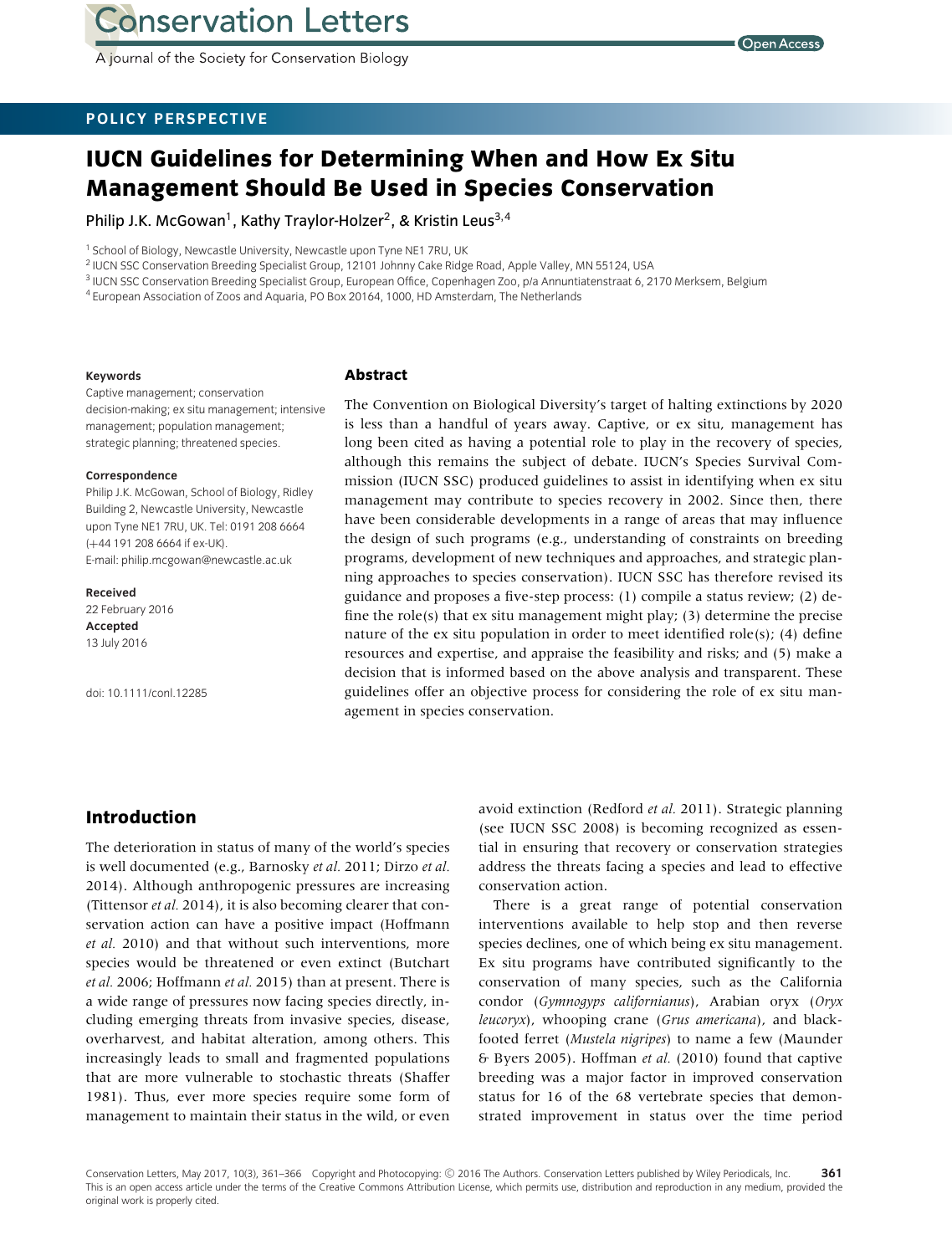examined. A variety of ex situ activities, from captive breeding and release programs to headstarting efforts and targeted research, can stave off extinction and help move populations or species closer toward recovery and sustainability (Redford *et al.* 2011). Management is occurring more frequently along a continuum of conservation states (Redford *et al.* 2011), such that it has been suggested that the boundary between ex situ and in situ management is becoming blurred (Pritchard *et al.* 2011; Redford *et al.* 2012).

Not all threatened species may require or even benefit from ex situ management (Snyder *et al.* 1996), nor do all ex situ populations provide direct conservation benefits (Lacy 2013). Factors that influence whether or not a species is managed in captivity or if ex situ management plays a role in conservation can be complex (Bowkett 2014; Martin *et al.* 2014), and careful evaluation of the benefits and costs is required to determine realistic conservation value (Balmford *et al.* 1996; Snyder *et al.* 1996). The failure to do so has fuelled criticism in the past with respect to several aspects of ex situ management, including low contribution to conservation (see Balmford *et al.* 1996; Snyder *et al.* 1996; Martin *et al.* 2014), the perceived conflict between a conservation role for zoos and the financial demands of a commercial visitor attraction (see Fa *et al.* 2014), and philosophical differences about maintaining species under captive conditions.

As the number of species requiring intensive remedial attention rises without proportional increase in resources, it is more important than ever that actions are carefully chosen to improve the status of the target species. In 2002 the International Union for Conservation of Nature (IUCN) published its *Technical Guidelines on the Management of Ex situ Populations for Conservation* to provide guidance on the strategic application of ex situ conservation (IUCN 2002). To build upon this framework, these guidelines were revised again in 2014 and expanded to incorporate the changing conservation management landscape and provide clarity to this process. Here we provide a strategic approach to making a decision about whether ex situ management is appropriate as part of a species conservation strategy in any given context, based on consideration of conservation need, role, and program requirements. This approach is outlined in more detail in the *IUCN SSC Guidelines for the Use of Ex situ Management for Species Conservation* (2014).

## **General considerations and scope**

Both in situ and ex situ actions can have potential beneficial conservation impacts. The integration of in situ and ex situ conservation planning ensures that, whenever appropriate, ex situ conservation is used to support in situ conservation to the best effect possible. These guidelines would therefore ideally be used as an integral part of, and complementary to, existing species conservation planning processes. Ex situ activities, in this instance, are defined more broadly than traditional zoo population management and apply to any conditions under which individuals are maintained in artificial conditions under different selection pressures than those in natural conditions in a natural habitat. These guidelines can be applied across all taxonomic levels and to biosamples (e.g., genome resource banks) as well as living individuals. Finally, this approach can be applied to situations in which there is no ex situ program, as well as situations in which an existing ex situ program may be used or adapted for conservation benefit.

Ex situ management is an appropriate component in the conservation of a species if, on balance, stakeholders can be confident that the expected positive impact on the conservation of that species will outweigh the potential risks or any negative impact (which could be to the local population, species, habitat, or ecosystem), and that its use will be a wise application of the available resources. This requires an assessment of the potential net positive impact, weighted by how likely it is that this potential will be realized, given the expertise, level of difficulty or uncertainty, and available resources. It is important that any conservation activities, including ex situ management, target the causes and/or consequences of specific threats to species survival, be they primary drivers or stochastic processes. Furthermore, they need to ensure that any constraints that limit conservation effectiveness are addressed.

#### **IUCN guidance on decision making**

The following steps provide a logical decision-making process that can be applied to evaluate the appropriateness of ex situ management as a tool to support the conservation of a species and to identify the form that such management would need to take (see Figure 1). All steps of the process should be documented for transparency and clarity.

STEP 1. Compile a status review of the species, including a problem analysis.

A detailed review should be undertaken of all relevant information on the species, both in the wild and ex situ, with the aim of assessing the viability of the population(s) and to identify and understand threats that affect the species. This is a normal step in any conservation planning process and may, therefore, already be available for some species in existing conservation strategies or action plans. If not, this process would ideally be conducted in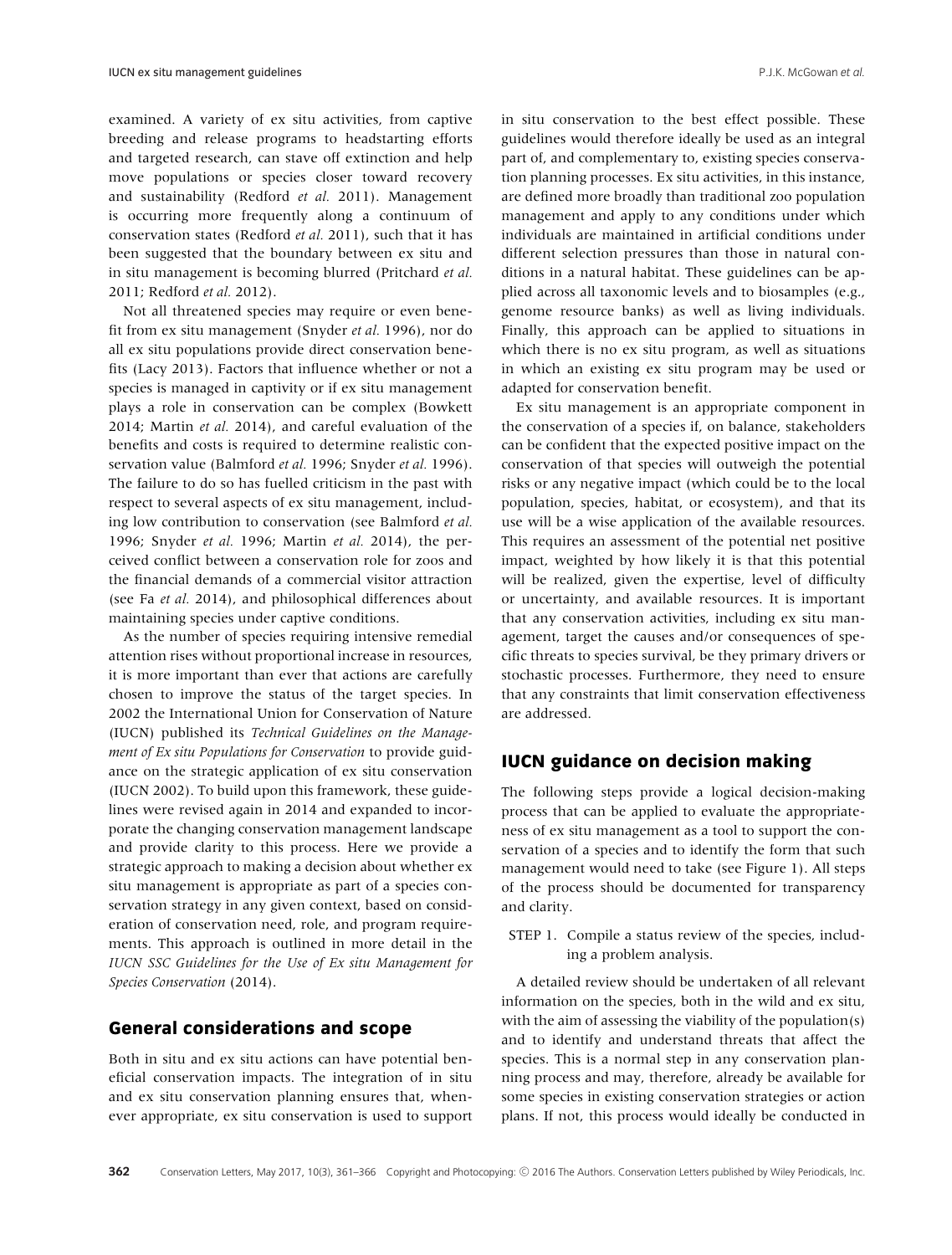

Figure 1 Incorporation of the five-step decision process described here (yellow numbers) into the species conservation planning process to develop an integrated conservation strategy for a species.

the wider framework of the creation of one integrated conservation strategy for a species (see IUCN SSC 2008).

The status review should contain information on all factors that are appropriate to the life history and taxonomy, current population status, demographic and genetic viability, and ecosystem function of the species being considered. IUCN provides a structure for a status review that may be helpful (see IUCN SSC 2008) and that builds on the IUCN Red List process (see Mace *et al.* 2008; IUCN Standards and Petitions Subcommittee 2014). The character and scale of the status review will vary depending on the precise circumstances, including data availability and relevance. Important information gaps concerning the status should be noted. A problem analysis should be undertaken to identify the specific threats (direct, indirect, and stochastic) facing the species in the wild and the constraints limiting its viability and conservation. This provides the framework for evaluating specifically

how ex situ management of the species may contribute to its conservation. Genetic and demographic modeling should, where possible, be used to assess the viability of the wild population. Any free-living populations living outside the species' indigenous range, as well as the status of existing ex situ population(s) (if any), should be included.

STEP 2. Define the role(s) that ex situ management might play in the overall conservation of the species.

The potential ex situ management strategies proposed should address the causes or consequences of one or more specific threats or constraints to the species' viability and conservation as identified in the status review and problem analysis, and target improvement of its conservation status. There should be a clear statement on how the proposed ex situ program will address certain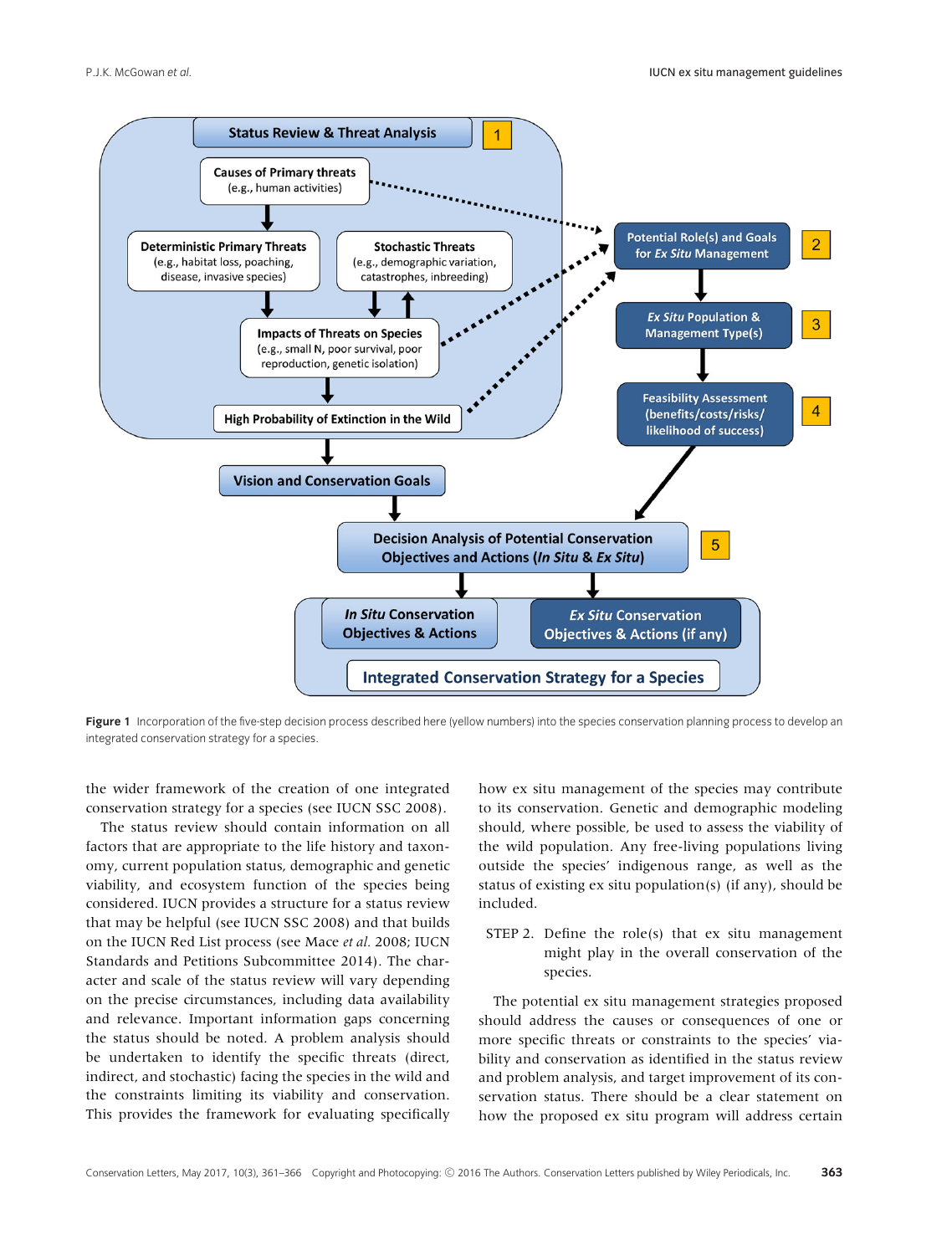specific threat(s) and/or constraints and, thereby contribute quantifiable benefits to the conservation of the species. This should state how progress will be measured. Population modeling can be effective in assessing the potential impact of the ex situ program on the viability of the wild population.

Potential roles (purpose/function) that an ex situ program might serve must be identified clearly. These include, but are not restricted to:

- insurance population, preserving options for future conservation strategies;
- temporary rescue, protecting against catastrophes or predicted imminent threats;
- demographic manipulation;
- source for population restoration, either to reestablish the species in part of its former range or to reinforce an existing population (demographically and/or genetically);
- source for ecological replacement to re-establish a lost ecological function and/or modify habitats, or for assisted colonization to introduce the species outside of its indigenous range to avoid extinction;
- research and/or training that will directly benefit conservation of the species; and
- education and awareness program that addresses specific threats or constraints to the conservation of the species or its habitat.

One ex situ program may serve several conservation roles, either simultaneously or consecutively, and these should be made explicit.

STEP 3. Determine the characteristics and dimensions of the ex situ population needed to fulfill the identified conservation role(s).

The conservation purpose and function that has been identified for the ex situ program will determine its nature, scale, and duration.

The biological factors that are important to achieve the program's aim and objectives include, but are not limited to: number of founders required; number of individuals or bio-samples to be maintained ex situ; whether reproduction is required; expected length of ex situ program; relative risk of artificial selection or adaptation; and the conditions in which the individuals should be maintained. Population models may be used to determine the necessary population size, composition and level of management needed to meet the conservation role(s) of the population.

Once these biological characteristics have been considered, the practical features of the program should be evaluated. These include: geographic location and scale for the ex situ activities; housing requirements; inclusion or not of any existing ex situ populations; the intensity of genetic and demographic management required to achieve the program goals; degree of exposure to humans; and estimated ongoing commitment to the program.

STEP 4. Define the resources and expertise needed for the ex situ management program to meet its role(s) and appraise the feasibility and risks.

It is not sufficient to know the potential role and value of an ex situ program designed to meet a specific conservation role—it is also critical to evaluate the resources needed, the feasibility of successfully managing such a program, the likelihood of success at all steps of the program, including, where relevant, any subsequent return to the wild, and the risks, including those to the species in the wild and to other conservation activities. These should be balanced against the risks of failing to take appropriate conservation action.

Some of the practical factors that will determine the overall scale of resources required include: the facilities, infrastructure, space, and staffing (numbers, skills, and continuity) required; disease risk; the risk of catastrophes; and the finances required for all essential activities over an adequate period of time. Factors related to feasibility include: the probability of obtaining the required resources; taxonomic stability; options for genetic management; probability of successful collaboration; ability to maintain and/or breed the species as required; and legal and regulatory requirements. Where relevant, it is important to assess the impact of the removal of individuals from the wild on the remaining wild source population. Other risks to be considered include ecological risks; health and safety risks; and potential political, social, or public conflicts of interest.

STEP 5. Make a decision that is informed (i.e., uses the information gathered in STEPS 1–4) and transparent (i.e., demonstrates how and why the decision was taken).

The decision whether or not to include ex situ management in the conservation strategy for a species should be determined by weighing the potential conservation benefit to the species against the likelihood of success and overall costs and risks of not only the proposed ex situ program, but also alternative conservation actions or inaction.

In general, including ex situ management in a conservation management strategy is warranted when potential conservation benefit is both high and likely to be achieved. Similarly, ex situ management is not warranted if there is little conservation benefit, feasibility is low, and costs and risks (especially to the wild population) are high. Within these two extremes, the relative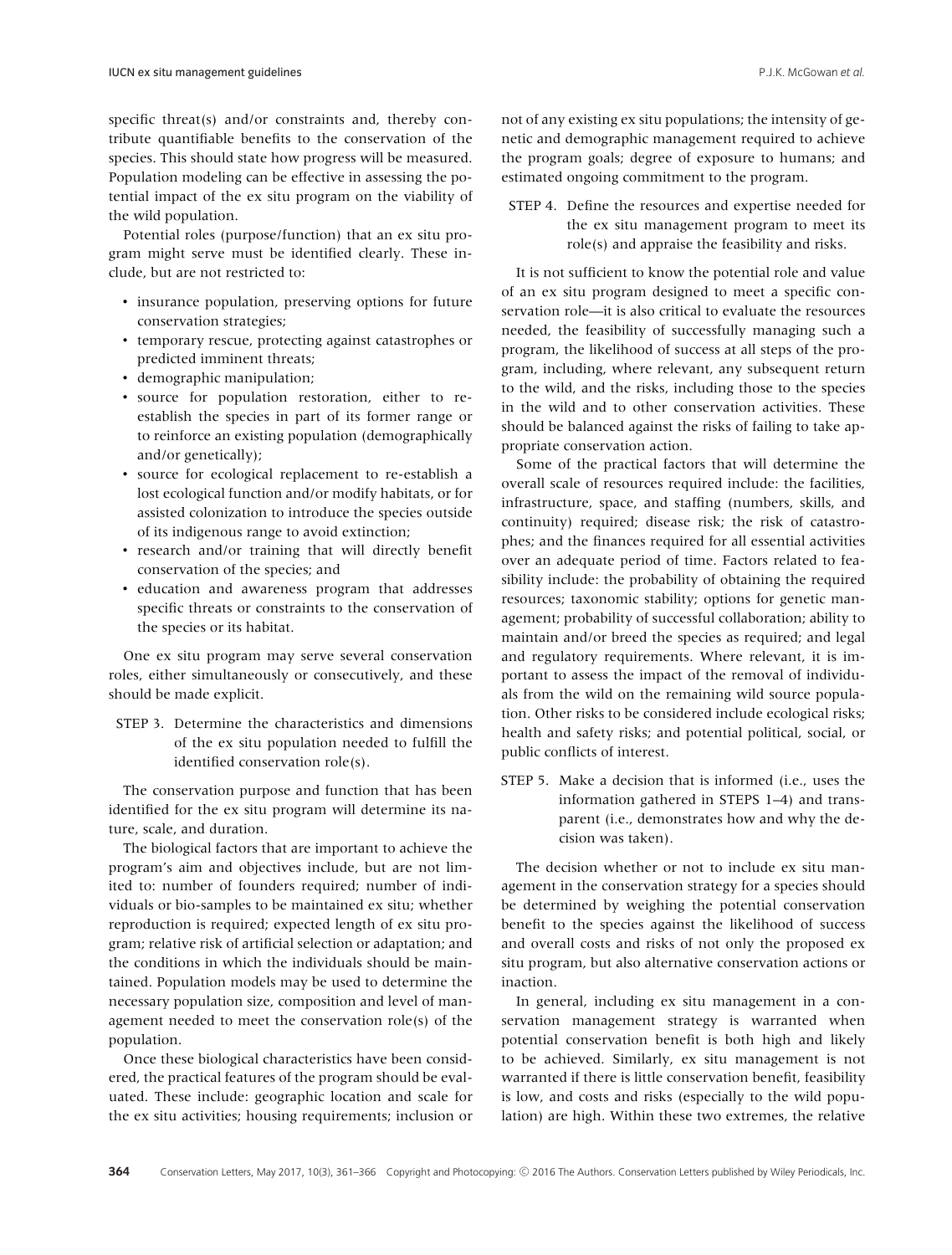importance (weight) of potential conservation benefit versus likelihood of success, costs, and risks will vary for each species and situation. Some of the factors that may affect relative weights and priorities include, but are not limited to: the severity of threats and/or risk of extinction of the wild population; the significance of the species (ecological, cultural, sociological, economic or evolutionary distinctness, value of the species in leveraging large scale habitat conservation, etc.); and legal and political mandates.

Documentary evidence of information gathered and decisions made for Steps 1 through 5 is highly important, *regardless of whether the decision to proceed with the ex situ management is positive or negative*. It is valuable to document that a logical and thorough analysis has been made and a decision concluded, even if that decision is not to pursue ex situ conservation activities, as a reference point for future discussion of the same issues. Archiving of documents with the relevant taxon-based IUCN specialist group as well as the IUCN Conservation Breeding Specialist Group (CBSG) is recommended to inform future conservation planning. A central repository of submitted assessments will be maintained and accessible on the CBSG website [\(www.cbsg.org\)](http://www.cbsg.org) to inform ex situ managers and provide examples of ex situ evaluations for species conservation.

## **Discussion**

Ex situ activities provide a tool for those striving to conserve threatened species in the wild. Just like other conservation management options such as anti-poaching patrols or habitat corridors, ex situ management may or may not be an appropriate or feasible conservation strategy. Also, like other options (e.g., translocation, IUCN SSC 2013), ex situ management should be considered as a potential tool, evaluated for its relative benefit and feasibility, and recommended or rejected after a thorough assessment. This assessment should identify those cases where there is a clear and explicitly stated role for ex situ management. This is increasingly important given the urgency of action to address the Convention on Biological Diversity's Target 12 of avoiding extinctions by 2020 and improving the status of the most threatened species. Without objective guidelines, the role of ex situ management is likely to remain contested as to its value, viability, and scope. For example, the ability of zoos to successfully deliver the establishment of long-term self-sustaining insurance populations for a large number of threatened species in their care, and the potential significance of such a population for the conservation of the species involved, remains under discussion (e.g., Bowkett, 2009; Lees & Wilcken, 2009; Balmford *et al.* 2011; Conde *et al.*

2011). Also, the impact of generations spent in captivity has been the subject of much debate (e.g., Williams & Hoffman, 2009). This framework should help guide practitioners through the choices that need to be made so that limited resources, including individual animals and plants (or other biotic material) and goodwill, are used to best effect.

A danger exists in waiting too long before considering ex situ management. If the decision to implement ex situ management of a species is left until extinction is imminent, it is frequently too late to implement effectively, thus increasing the chance of failure and risking permanent extinction of the species (Martin *et al.* 2012). If individuals need to be removed from the wild, this is best undertaken when the wild population is still relatively large, holds significant genetic diversity, and is less impacted by such removals. This reinforces the need for comprehensive strategic planning for species to be undertaken as early as possible.

Where possible, ex situ management should be undertaken within the range states and under similar climatic regimes to the wild population (Maunder & Byers 2005). At present this is a challenge, because the current distribution of ex situ facilities and professional capacity generally does not match with the geographic areas of greatest species loss (Conde *et al.* 2011; Traylor-Holzer 2011). There is a need, therefore, to intensify efforts to build increased capacity for skills in ex situ conservation (including species conservation assessment and population management) in such regions.

The most effective use of all populations and all existing expertise to promote the conservation of a species is achieved when all stakeholders collaborate to develop one integrated species plan (Byers *et al.* 2013). A strategic approach that includes a review of all of the factors mentioned above and an informed and transparent decisionmaking process will result in a more objective analysis of whether, and how, any ex situ activity should be recommended for conservation benefit.

#### **Acknowledgments**

We thank the following colleagues from across the Species Survival Commission who played key roles in engaging the diverse community of species specialists: Mike Maunder (SSC Plant Conservation Subcommittee), Paul Pearce-Kelly (SSC Invertebrate Conservation Subcommittee), Yvonne Sadovy (SSC Marine Conservation Subcommittee), Topiltzin Contreras MacBeath (SSC Freshwater Conservation Subcommittee), Mark Stanley Price (SSC Species Conservation Planning Subcommittee), Mike Jordan (SSC Reintroduction Specialist Group), Onnie Byers (Conservation Breeding Specialist Group),